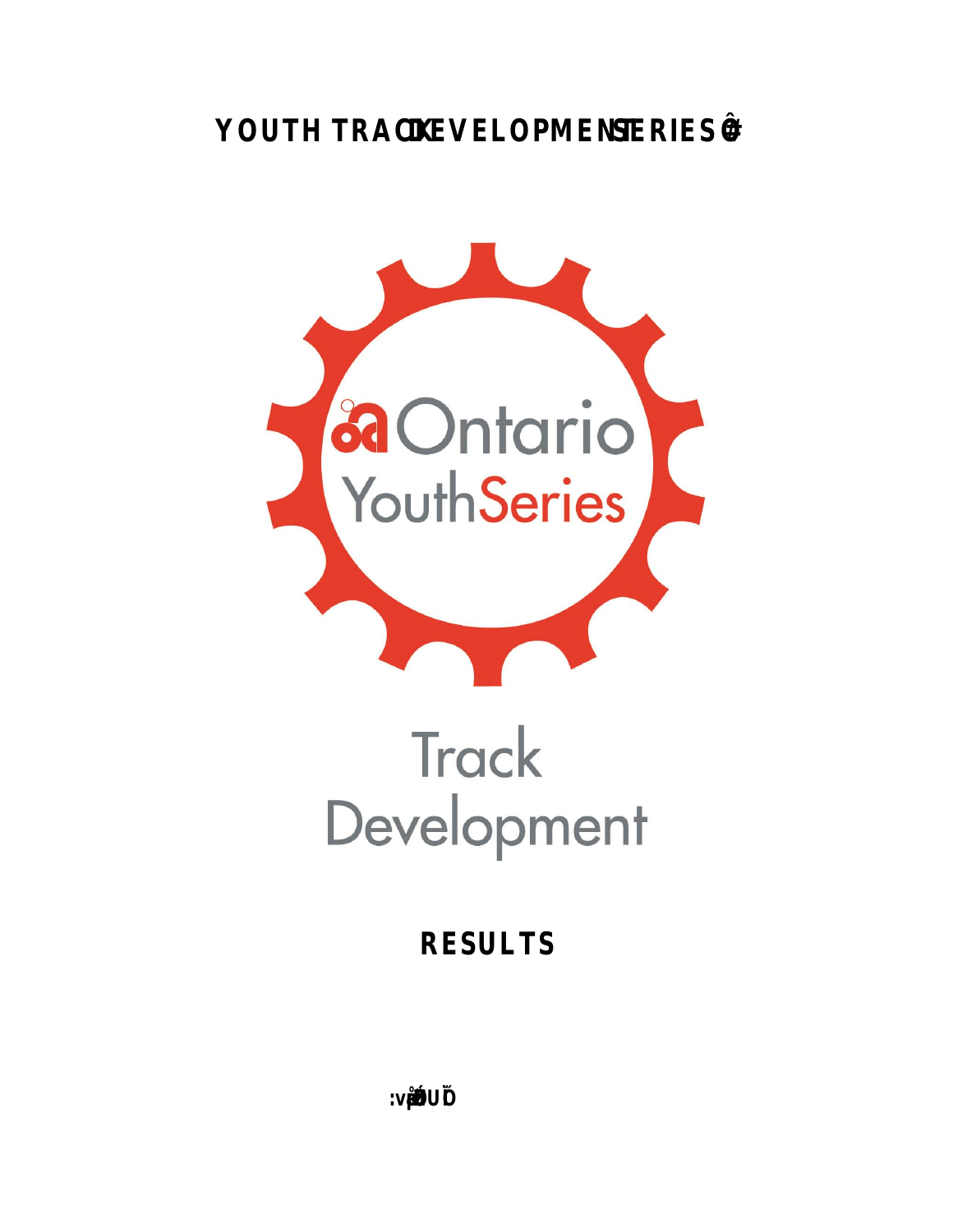|            | <b>RESULTS: C GRADE - Scratch Race</b> |                  |                                                                  |                 |              |  |  |  |  |  |
|------------|----------------------------------------|------------------|------------------------------------------------------------------|-----------------|--------------|--|--|--|--|--|
|            |                                        |                  | 2 km / 8 Laps                                                    |                 |              |  |  |  |  |  |
| <b>Bib</b> | <b>FIRST</b>                           |                  |                                                                  |                 |              |  |  |  |  |  |
| No.        | <b>NAME</b>                            | <b>LAST NAME</b> | <b>TEAM</b>                                                      | <b>CATEGORY</b> | <b>PLACE</b> |  |  |  |  |  |
| 52         | Mackenzie                              | Watson           | Midweek Cycling Club                                             | C Grade<br>1    |              |  |  |  |  |  |
| 42         | Benen                                  | MacEwen          | Attack Racing p/b Ardent Industries<br>$\overline{2}$<br>C Grade |                 |              |  |  |  |  |  |
| 45         | Conan                                  | Shing            | NCCH pb Franklin Templeton Investments                           | C Grade         | 3            |  |  |  |  |  |
| 53         | Nathan                                 | Martin           | NCCH pb Franklin Templeton Investments                           | C Grade         | 4            |  |  |  |  |  |
| 51         | Luca                                   | <b>Buhlmann</b>  | Independent<br>C Grade                                           |                 |              |  |  |  |  |  |
| 46         | Connor                                 | Hogan            | C Grade<br><b>KW Cycling Academy</b>                             |                 | 6            |  |  |  |  |  |
| 48         | Isabella                               | Stavropoulos     | NCCH pb Franklin Templeton Investments<br>C Grade                |                 | 7            |  |  |  |  |  |
| 43         | Caitlin                                | Serafino         | Milton Revolution Cycling Club<br>C Grade                        |                 | 8            |  |  |  |  |  |
| 49         | Jessica                                | Kaake            | Midweek Cycling Club                                             | C Grade         | 9            |  |  |  |  |  |
| 39         | Alex                                   | DePauw           | Attack Racing p/b Ardent Industries                              | C Grade         | 10           |  |  |  |  |  |
| 50         | Joshua                                 | Cooper           | Attack Racing p/b Ardent Industries                              | C Grade         | 11           |  |  |  |  |  |
| 54         | Simon                                  | Zouev            | Win Cycling Centre                                               | C Grade         | 12           |  |  |  |  |  |
| 47         | Emily                                  | Dodge            | <b>KW Cycling Academy</b>                                        | C Grade         | 13           |  |  |  |  |  |
| 41         | Ayden                                  | Ireland          | Attack Racing p/b Ardent Industries                              | C Grade         | 14           |  |  |  |  |  |
| 44         | Charlotte                              | Nelson           | Midweek Cycling Club                                             | C Grade         | 15           |  |  |  |  |  |
| 40         | Ariane                                 | Arsenault        | Les cuisses or de l'Outatouais                                   | C Grade         | 16           |  |  |  |  |  |
|            |                                        | Fiore -          |                                                                  |                 |              |  |  |  |  |  |
| 55         | Stefano                                | Seganfreddo      | NCCH pb Franklin Templeton Investments                           | C Grade         | <b>DNS</b>   |  |  |  |  |  |

|            | <b>RESULTS: D GRADE - Scratch Race</b> |                  |                                        |                 |               |  |  |  |  |  |
|------------|----------------------------------------|------------------|----------------------------------------|-----------------|---------------|--|--|--|--|--|
|            |                                        |                  | 2 km / 8 Laps                          |                 |               |  |  |  |  |  |
| <b>Bib</b> | <b>FIRST</b>                           |                  |                                        |                 |               |  |  |  |  |  |
| No.        | <b>NAME</b>                            | <b>LAST NAME</b> | <b>TEAM</b>                            | <b>CATEGORY</b> | <b>PLACE</b>  |  |  |  |  |  |
| 58         | Alexandra                              | Fangeat          | Attack Racing p/b Ardent Industries    | D Grade         | 1             |  |  |  |  |  |
| 57         | Alex                                   | Depew            | NCCH pb Franklin Templeton Investments | D Grade         | $\mathcal{P}$ |  |  |  |  |  |
| 73         | Yazmin                                 | Purdon           | NCCH pb Franklin Templeton Investments | D Grade         | 3             |  |  |  |  |  |
| 60         | <b>Brody</b>                           | Mann             | Attack Racing p/b Ardent Industries    | D Grade         | 4             |  |  |  |  |  |
| 63         | Denis                                  | <b>Berthelot</b> | Ottawa Bicycle Club                    | D Grade         | 5             |  |  |  |  |  |
| 59         | Antoine                                | Bergeron         | NCCH pb Franklin Templeton Investments | D Grade         | 6             |  |  |  |  |  |
| 72         | Sophie                                 | Bradbury         | NCCH pb Franklin Templeton Investments | D Grade         | 7             |  |  |  |  |  |
| 69         | Lucas                                  | Goertz           | <b>KW Cycling Academy</b>              | D Grade         | 8             |  |  |  |  |  |
| 65         | Escher                                 | White            | Attack Racing p/b Ardent Industries    | D Grade         | 9             |  |  |  |  |  |
| 68         | Jessica                                | <b>Atkins</b>    | West of Quebec Wheelers                | D Grade         | 10            |  |  |  |  |  |
| 64         | Emily                                  | Richer           | NCCH pb Franklin Templeton Investments | D Grade         | 11            |  |  |  |  |  |
| 62         | Cyrena                                 | Hill             | <b>KW Cycling Academy</b>              | D Grade         | 12            |  |  |  |  |  |
| 66         | Isabella                               | <b>Nie</b>       | NCCH pb Franklin Templeton Investments | D Grade         | 13            |  |  |  |  |  |
| 71         | Samantha                               | Fangeat          | Attack Racing p/b Ardent Industries    | D Grade         | 14            |  |  |  |  |  |
| 67         | Jared                                  | Rauwerda         | NCCH pb Franklin Templeton Investments | D Grade         | 15            |  |  |  |  |  |
| 70         | Robbie                                 | McAfee           | Attack Racing p/b Ardent Industries    | D Grade         | 16            |  |  |  |  |  |
| 61         | Coryn                                  | <b>Baker</b>     | Attack Racing p/b Ardent Industries    | D Grade         | 17            |  |  |  |  |  |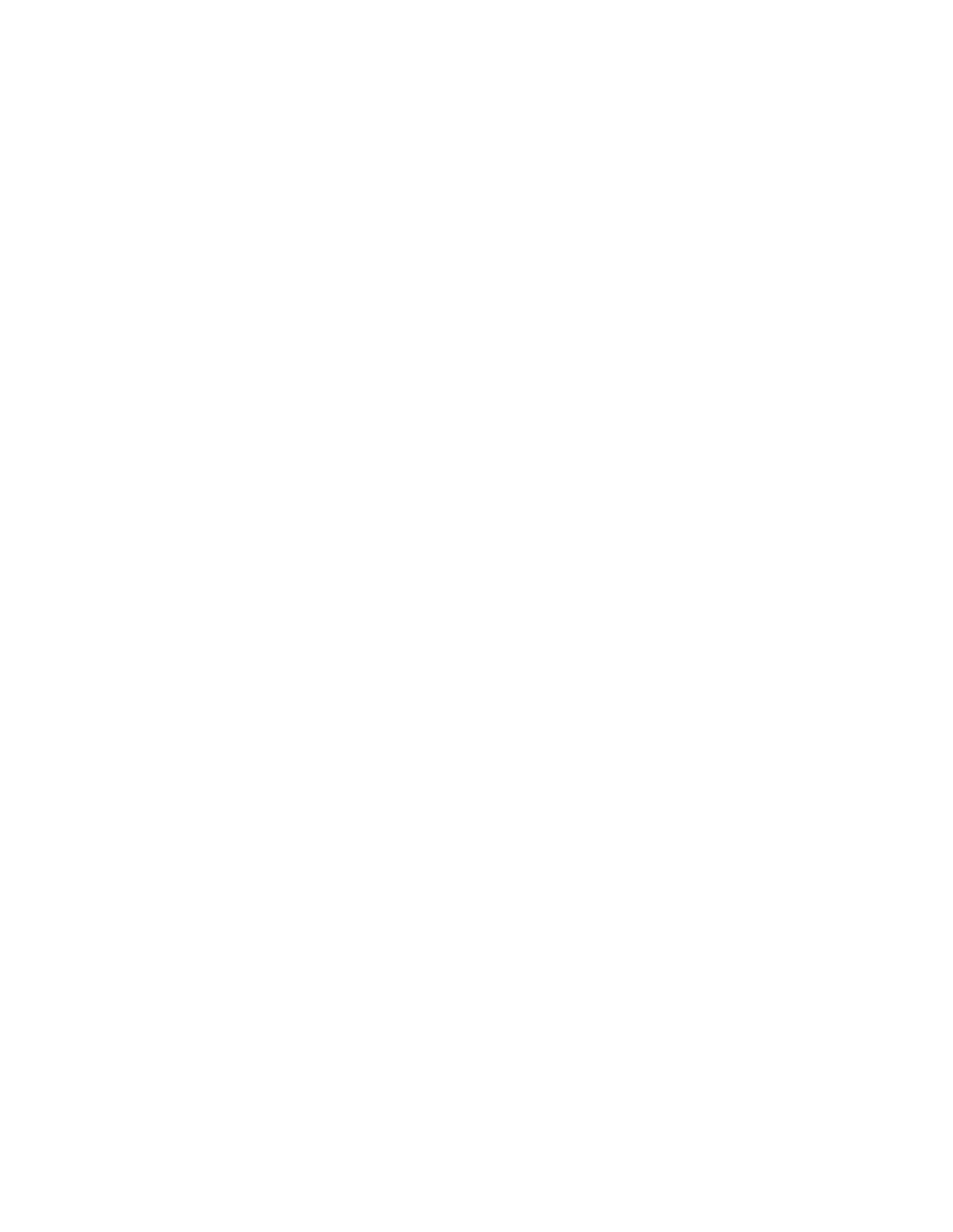|            | <b>RESULTS: E GRADE - Scratch Race</b> |                  |                                        |                 |              |  |  |  |
|------------|----------------------------------------|------------------|----------------------------------------|-----------------|--------------|--|--|--|
|            | 1.5 KM / 6 Laps                        |                  |                                        |                 |              |  |  |  |
| <b>Bib</b> | <b>FIRST</b>                           |                  |                                        |                 |              |  |  |  |
| No.        | <b>NAME</b>                            | <b>LAST NAME</b> | <b>TEAM</b>                            | <b>CATEGORY</b> | <b>PLACE</b> |  |  |  |
| 74         | Cole                                   | DePauw           | Attack Racing p/b Ardent Industries    | E Grade         |              |  |  |  |
| 77         | <b>Thomas</b>                          | Fangeat          | Attack Racing p/b Ardent Industries    | E Grade         |              |  |  |  |
| 76         | Sara                                   | Reinke           | NCCH pb Franklin Templeton Investments | E Grade         | 3            |  |  |  |
| 75.        | Jake                                   | McLean           | <b>KW Cycling Academy</b>              | E Grade         | 4            |  |  |  |

# **ELIMINATION RACE RESULTS**

|            | <b>RESULTS: A GRADE - Elimination Race</b> |                  |                                        |                 |              |  |  |  |  |  |
|------------|--------------------------------------------|------------------|----------------------------------------|-----------------|--------------|--|--|--|--|--|
|            |                                            |                  |                                        |                 |              |  |  |  |  |  |
| <b>Bib</b> |                                            |                  |                                        |                 |              |  |  |  |  |  |
| No.        | <b>FIRST NAME</b>                          | <b>LAST NAME</b> | <b>TEAM</b>                            | <b>CATEGORY</b> | <b>PLACE</b> |  |  |  |  |  |
| 2          | Carson                                     | Mattern          | NCCH pb Franklin Templeton Investments | A Grade         | 1            |  |  |  |  |  |
| 12         | Michael                                    | Leonard          | Racer Sportif / Mattamy Homes          | A Grade         | 2            |  |  |  |  |  |
| 11         | Liam                                       | Langford         | <b>KW Cycling Academy</b>              | A Grade         | 3            |  |  |  |  |  |
| 17         | Wesley                                     | Hill             | <b>KW Cycling Academy</b>              | A Grade         | 4            |  |  |  |  |  |
| 7          | Gregory                                    | Cuff             | NCCH pb Franklin Templeton Investments | A Grade         | 5            |  |  |  |  |  |
| 9          | Jack                                       | Sirman           | NCCH Elite pb MGCC                     | A Grade         | 6            |  |  |  |  |  |
| 5          | Evan                                       | Szemeczko        | Milton Revolution Cycling Club         | A Grade         | 7            |  |  |  |  |  |
| 4          | Ethan                                      | Belanger         | NCCH pb Franklin Templeton Investments | A Grade         | 8            |  |  |  |  |  |
| 15         | Owen                                       | Gill             | Madonna Wheelers Cycling Club          | A Grade         | 9            |  |  |  |  |  |
| 10         | Levi                                       | Ogryzlo          | Cyclepath Oakville Race Team           | A Grade         | 10           |  |  |  |  |  |
| 6          | Finlay                                     | MacEwen          | Attack Racing p/b Ardent Industries    | A Grade         | 11           |  |  |  |  |  |
| 13         | Nicholas                                   | Menegon          | NCCH pb Franklin Templeton Investments | A Grade         | 12           |  |  |  |  |  |
| 3          | Charles                                    | Bergeron         | NCCH pb Franklin Templeton Investments | A Grade         | 13           |  |  |  |  |  |
| 8          | lan                                        | Reinke           | NCCH pb Franklin Templeton Investments | A Grade         | 14           |  |  |  |  |  |
| 1          | Calum                                      | Sutherland       | Attack Racing p/b Ardent Industries    | A Grade         | 15           |  |  |  |  |  |
| 14         | Orian                                      | Falk-Dotan       | Attack Racing p/b Ardent Industries    | A Grade         | 16           |  |  |  |  |  |
| 16         | Rich                                       | Elliott          | NCCH Elite pb MGCC                     | A Grade         | <b>DNS</b>   |  |  |  |  |  |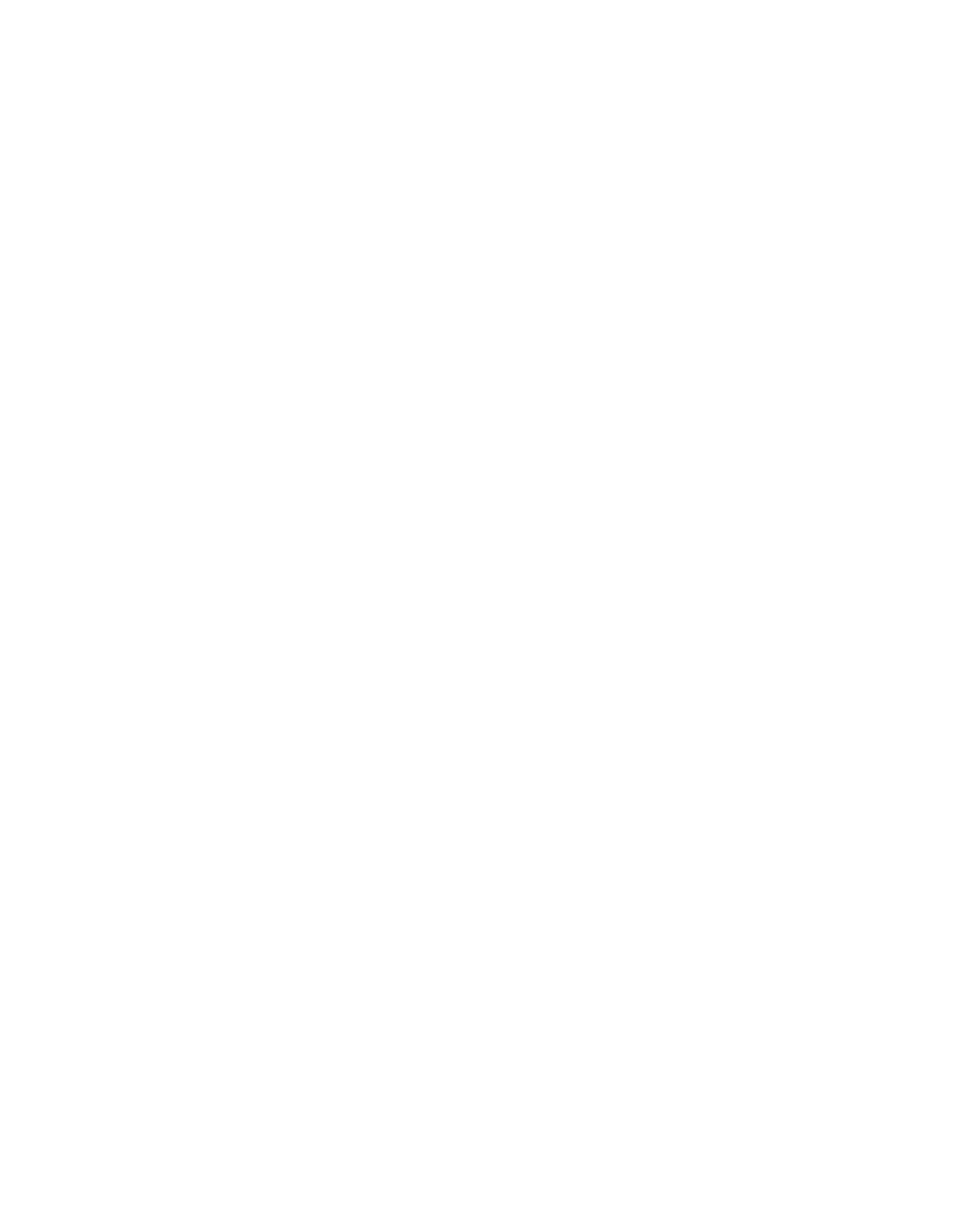|            |                   |                  | <b>RESULTS: B GRADE - Elimination Race</b> |                 |                |  |
|------------|-------------------|------------------|--------------------------------------------|-----------------|----------------|--|
|            |                   |                  |                                            |                 |                |  |
| <b>BIB</b> |                   |                  |                                            |                 |                |  |
| NO.        | <b>First Name</b> | <b>Last Name</b> | <b>TEAM</b>                                | <b>CATEGORY</b> | <b>PLACE</b>   |  |
| 33         | Nicole            | Bradbury         | NCCH pb Franklin Templeton Investments     | <b>B</b> Grade  | 1              |  |
| 32         | Natasha           | Badertscher      | NCCH pb Franklin Templeton Investments     | <b>B</b> Grade  | $\overline{2}$ |  |
| 25         | Emmannuel         | Cheff            | Ottawa Bicycle Club                        | <b>B</b> Grade  | 3              |  |
| 21         | Andrew            | Ellyatt          | Attack Racing p/b Ardent Industries        | <b>B</b> Grade  | 4              |  |
| 19         | Alejandra         | Elliott-Cordoba  | Neworld Cycle Team                         | <b>B</b> Grade  | 5              |  |
| 34         | Nikita            | Neyshtadt        | NCCH pb Franklin Templeton Investments     | <b>B</b> Grade  | 6              |  |
| 31         | Matthew           | Whitehouse       | Milton Revolution Cycling Club             | <b>B</b> Grade  | $\overline{7}$ |  |
| 27         | Lucas             | Rauwerda         | NCCH pb Franklin Templeton Investments     | <b>B</b> Grade  | 8              |  |
| 26         | Graham            | <b>Starrs</b>    | Attack Racing p/b Ardent Industries        | <b>B</b> Grade  | 9              |  |
| 30         | Mathis            | Hamel            | Vélo Mauricie                              | <b>B</b> Grade  | 10             |  |
| 38         | Yonatan           | Neyshtadt        | NCCH pb Franklin Templeton Investments     | <b>B</b> Grade  | 11             |  |
| 28         | Luke              | Valenti          | Hardwood Next Wave Cycling Team            | <b>B</b> Grade  | 12             |  |
| 24         | Dylan             | <b>Baker</b>     | Attack Racing p/b Ardent Industries        | <b>B</b> Grade  | 13             |  |
| 23         | Cole              | Dempster         | Midweek Cycling Club                       | <b>B</b> Grade  | 14             |  |
| 22         | Cohen             | Wood             | NCCH pb Franklin Templeton Investments     | <b>B</b> Grade  | 15             |  |
| 36         | Simon             | Hunter           | Milton Revolution Cycling Club             | <b>B</b> Grade  | 16             |  |
| 29         | Lewis             | Kopchak          | The Velo Shop                              | <b>B</b> Grade  | 17             |  |
| 20         | Andres            | Elliott-Cordoba  | Neworld Cycle Team                         | <b>B</b> Grade  | 18             |  |
| 35         | Reilly            | Pargeter         | Attack Racing p/b Ardent Industries        | <b>B</b> Grade  | 19             |  |
| 37         | Will              | Austen           | Attack Racing p/b Ardent Industries        | <b>B</b> Grade  | 20             |  |
| 56         | William           | <b>Bibic</b>     | Midweek Cycling Club                       | <b>B</b> Grade  | 21             |  |
| 18         | Aderyn            | Fraser           | Midweek Cycling Club                       | <b>B</b> Grade  | 22             |  |

|            | <b>RESULTS: C GRADE - Elimination Race</b> |                  |                                        |                 |                |  |  |  |  |  |
|------------|--------------------------------------------|------------------|----------------------------------------|-----------------|----------------|--|--|--|--|--|
|            |                                            |                  |                                        |                 |                |  |  |  |  |  |
| <b>BIB</b> |                                            |                  |                                        |                 |                |  |  |  |  |  |
| NO.        | <b>First Name</b>                          | <b>Last Name</b> | <b>TEAM</b>                            | <b>CATEGORY</b> | <b>PLACE</b>   |  |  |  |  |  |
| 42         | Benen                                      | MacEwen          | Attack Racing p/b Ardent Industries    | C Grade         | 1              |  |  |  |  |  |
| 45         | Conan                                      | <b>Shing</b>     | NCCH pb Franklin Templeton Investments | C Grade         | $\overline{2}$ |  |  |  |  |  |
| 51         | Luca                                       | <b>Buhlmann</b>  | Independent                            | C Grade         | 3              |  |  |  |  |  |
| 52         | Mackenzie                                  | Watson           | Midweek Cycling Club                   | C Grade         | 4              |  |  |  |  |  |
| 48         | Isabella                                   | Stavropoulos     | NCCH pb Franklin Templeton Investments | C Grade         | 5              |  |  |  |  |  |
| 50         | Joshua                                     | Cooper           | Attack Racing p/b Ardent Industries    | C Grade         | 6              |  |  |  |  |  |
| 46         | Connor                                     | Hogan            | <b>KW Cycling Academy</b>              | C Grade         | 7              |  |  |  |  |  |
| 44         | Charlotte                                  | Nelson           | Midweek Cycling Club                   | C Grade         | 8              |  |  |  |  |  |
| 54         | Simon                                      | Zouev            | Win Cycling Centre                     | C Grade         | 9              |  |  |  |  |  |
| 43         | Caitlin                                    | Serafino         | Milton Revolution Cycling Club         | C Grade         | 10             |  |  |  |  |  |
| 40         | Ariane                                     | Arsenault        | Les cuisses or de l'Outatouais         | C Grade         | 11             |  |  |  |  |  |
| 49         | Jessica                                    | Kaake            | Midweek Cycling Club                   | C Grade         | 12             |  |  |  |  |  |
| 39         | Alex                                       | DePauw           | Attack Racing p/b Ardent Industries    | C Grade         | 13             |  |  |  |  |  |
| 53         | Nathan                                     | Martin           | NCCH pb Franklin Templeton Investments | C Grade         | 14             |  |  |  |  |  |
| 41         | Ayden                                      | Ireland          | Attack Racing p/b Ardent Industries    | C Grade         | 15             |  |  |  |  |  |
| 47         | Emily                                      | Dodge            | <b>KW Cycling Academy</b>              | C Grade         | 16             |  |  |  |  |  |
|            |                                            | Fiore -          |                                        |                 |                |  |  |  |  |  |
| 55         | Stefano                                    | Seganfreddo      | NCCH pb Franklin Templeton Investments | C Grade         | <b>DNS</b>     |  |  |  |  |  |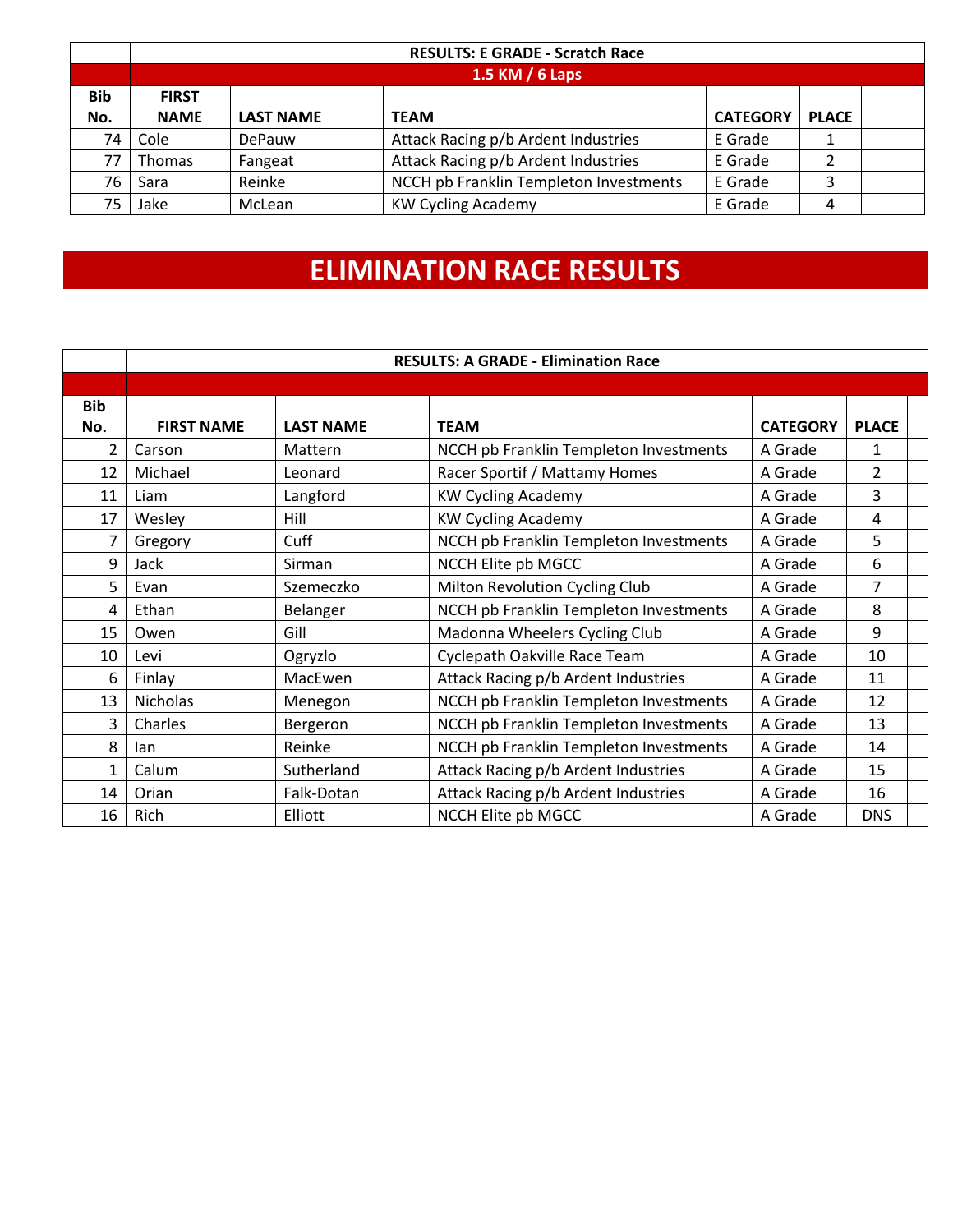|            |                   |                  | <b>RESULTS: D GRADE - Elimination Race</b> |                 |                |
|------------|-------------------|------------------|--------------------------------------------|-----------------|----------------|
|            |                   |                  |                                            |                 |                |
| <b>BIB</b> |                   |                  |                                            |                 |                |
| NO.        | <b>First Name</b> | <b>Last Name</b> | <b>TEAM</b>                                | <b>CATEGORY</b> | <b>PLACE</b>   |
| 59         | Antoine           | Bergeron         | NCCH pb Franklin Templeton Investments     | D Grade         | 1              |
| 67         | Jared             | Rauwerda         | NCCH pb Franklin Templeton Investments     | D Grade         | $\overline{2}$ |
| 58         | Alexandra         | Fangeat          | Attack Racing p/b Ardent Industries        | D Grade         | 3              |
| 68         | Jessica           | <b>Atkins</b>    | West of Quebec Wheelers                    | D Grade         | 4              |
| 64         | Emily             | Richer           | NCCH pb Franklin Templeton Investments     | D Grade         | 5              |
| 72         | Sophie            | Bradbury         | NCCH pb Franklin Templeton Investments     | D Grade         | 6              |
| 57         | Alex              | Depew            | NCCH pb Franklin Templeton Investments     | D Grade         | 7              |
| 60         | <b>Brody</b>      | Mann             | Attack Racing p/b Ardent Industries        | D Grade         | 8              |
| 63         | Denis             | <b>Berthelot</b> | Ottawa Bicycle Club                        | D Grade         | 9              |
| 61         | Coryn             | <b>Baker</b>     | Attack Racing p/b Ardent Industries        | D Grade         | 10             |
| 69         | Lucas             | Goertz           | <b>KW Cycling Academy</b>                  | D Grade         | 11             |
| 65         | Escher            | White            | Attack Racing p/b Ardent Industries        | D Grade         | 12             |
| 62         | Cyrena            | Hill             | <b>KW Cycling Academy</b>                  | D Grade         | 13             |
| 71         | Samantha          | Fangeat          | Attack Racing p/b Ardent Industries        | D Grade         | 14             |
| 70         | Robbie            | McAfee           | Attack Racing p/b Ardent Industries        | D Grade         | 15             |
| 66         | Isabella          | <b>Nie</b>       | NCCH pb Franklin Templeton Investments     | D Grade         | 16             |
| 73         | Yazmin            | Purdon           | NCCH pb Franklin Templeton Investments     | D Grade         | <b>DNF</b>     |

### **E GRADE MATCH SPRINT RESULTS**

#### **E Grade - Heat 1 Match Sprint Results**

| BIB# | <b>First Name</b> | <b>Last Name</b> | Category | Club                                | <b>Time</b> | Place |  |
|------|-------------------|------------------|----------|-------------------------------------|-------------|-------|--|
| 74   | Cole              | DePauw           | E Grade  | Attack Racing p/b Ardent Industries | 18.9        |       |  |
| 75   | Jake              | McLean           | E Grade  | <b>KW Cycling Academy</b>           |             |       |  |

|      | <b>E Grade - Heat 2 Match Sprint Results</b> |                  |          |                                        |       |       |  |  |  |
|------|----------------------------------------------|------------------|----------|----------------------------------------|-------|-------|--|--|--|
|      |                                              |                  |          |                                        |       |       |  |  |  |
| BIB# | <b>First Name</b>                            | <b>Last Name</b> | Category | Club                                   | Time  | Place |  |  |  |
| 76   | Sara                                         | Reinke           | E Grade  | NCCH pb Franklin Templeton Investments | 17.77 |       |  |  |  |
| 77   | <b>Thomas</b>                                | Fangeat          | E Grade  | Attack Racing p/b Ardent Industries    |       |       |  |  |  |

|      | <b>E Grade - B Final Match Sprint Results</b> |                  |          |                                     |             |       |  |  |  |
|------|-----------------------------------------------|------------------|----------|-------------------------------------|-------------|-------|--|--|--|
|      |                                               |                  |          |                                     |             |       |  |  |  |
| BIB# | <b>First Name</b>                             | <b>Last Name</b> | Category | Club                                | <b>Time</b> | Place |  |  |  |
| 75   | Jake                                          | McLean           | E Grade  | <b>KW Cycling Academy</b>           | 19.44       |       |  |  |  |
| 77   | Thomas                                        | Fangeat          | E Grade  | Attack Racing p/b Ardent Industries |             |       |  |  |  |

|                  | <b>E Grade - Final Match Sprint Results</b> |                  |          |                                        |             |       |  |  |  |  |  |
|------------------|---------------------------------------------|------------------|----------|----------------------------------------|-------------|-------|--|--|--|--|--|
|                  |                                             |                  |          |                                        |             |       |  |  |  |  |  |
| BIB <sub>#</sub> | <b>First Name</b>                           | <b>Last Name</b> | Category | <b>Club</b>                            | <b>Time</b> | Place |  |  |  |  |  |
| 74               | Cole                                        | DePauw           | E Grade  | Attack Racing p/b Ardent Industries    | 17.4        |       |  |  |  |  |  |
| 76               | Sara                                        | Reinke           | E Grade  | NCCH pb Franklin Templeton Investments |             |       |  |  |  |  |  |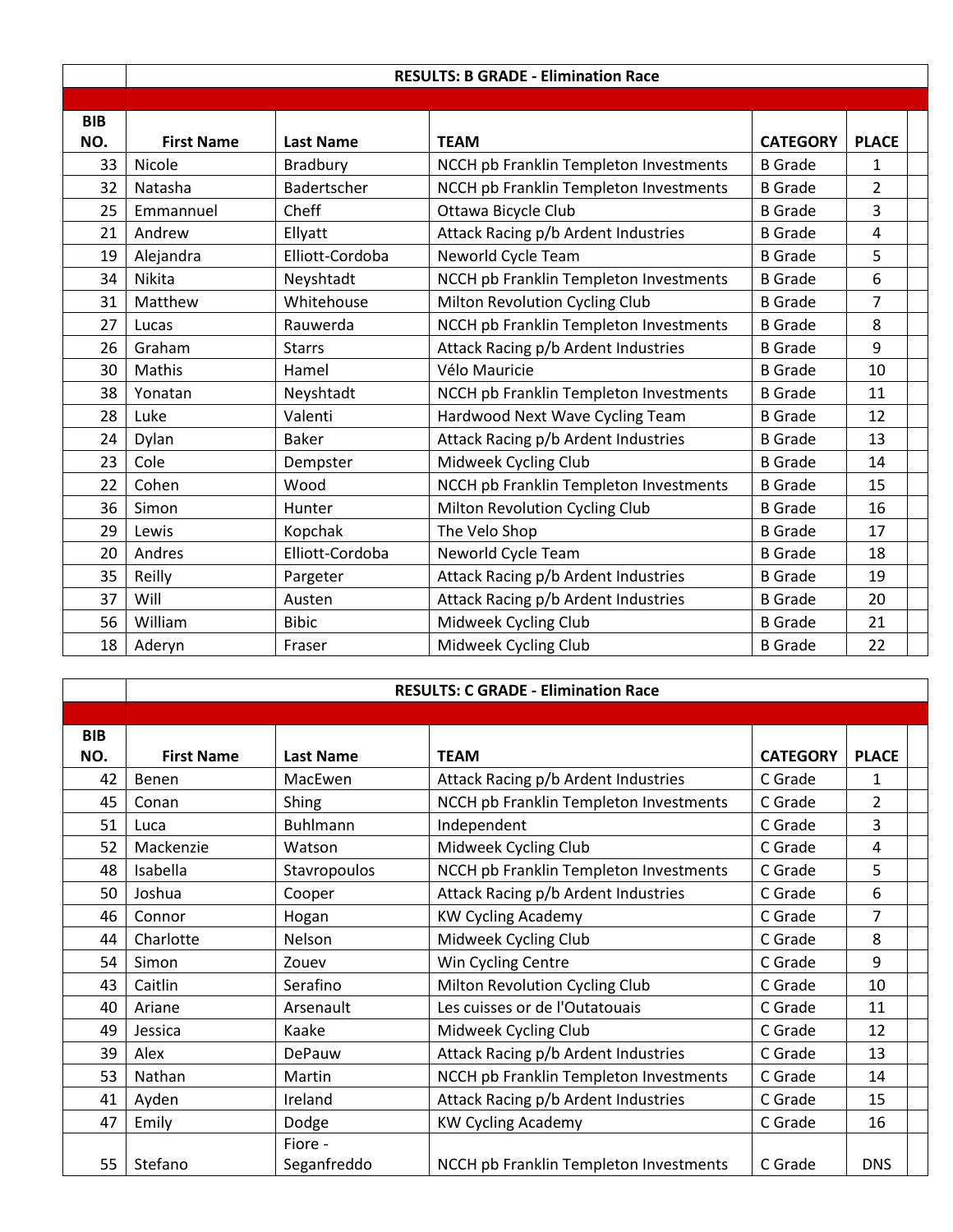# **POINTS RACE RESULTS**

|                   |                   |                  |                                | <b>RESULTS: A GRADE - POINTS RACE</b> |                               |                               |                    |           |               |                         |                |
|-------------------|-------------------|------------------|--------------------------------|---------------------------------------|-------------------------------|-------------------------------|--------------------|-----------|---------------|-------------------------|----------------|
|                   |                   |                  |                                | 7.5 KM / 30 Laps                      |                               |                               |                    |           |               |                         |                |
| <b>BIB</b><br>NO. | <b>FIRST NAME</b> | <b>LAST NAME</b> | <b>TEAM</b>                    | <b>CATEGORY</b>                       | <b>SPRINT</b><br>$\mathbf{1}$ | <b>SPRINT</b><br>$\mathbf{2}$ | <b>SPRINT</b><br>3 | $lap +/-$ | <b>POINTS</b> | <b>FINISH</b>           | <b>PLACE</b>   |
|                   |                   |                  | <b>KW Cycling</b>              |                                       |                               |                               |                    |           |               |                         |                |
| 11                | Liam              | Langford         | Academy                        | A Grade                               |                               | $\mathbf{1}$                  | 10                 |           | 11            | 1                       | $\mathbf{1}$   |
|                   |                   |                  | Cyclepath Oakville             |                                       |                               |                               |                    |           |               |                         |                |
| 10                | Levi              | Ogryzlo          | Race Team                      | A Grade                               |                               | $\overline{2}$                | 6                  |           | 8             | $\mathbf{2}$            | $\overline{2}$ |
|                   |                   |                  | NCCH Elite pb                  |                                       |                               |                               |                    |           |               |                         |                |
| 9                 | Jack              | Sirman           | MGCC                           | A Grade                               |                               | 5                             |                    |           | 5             | 10                      | $\mathbf{3}$   |
|                   |                   |                  | NCCH pb Franklin               |                                       |                               |                               |                    |           |               |                         |                |
| 8                 | lan               | Reinke           | Templeton<br>Investments       | A Grade                               | 5                             |                               |                    |           | 5             | 14                      | $\overline{4}$ |
|                   |                   |                  | Attack Racing p/b              |                                       |                               |                               |                    |           |               |                         |                |
| 6                 | Finlay            | MacEwen          | Ardent Industries              | A Grade                               |                               |                               | $\overline{a}$     |           | 4             | 3                       | 5              |
|                   |                   |                  | NCCH pb Franklin               |                                       |                               |                               |                    |           |               |                         |                |
|                   |                   |                  | Templeton                      |                                       |                               |                               |                    |           |               |                         |                |
| $\overline{7}$    | Gregory           | Cuff             | Investments                    | A Grade                               | $\overline{2}$                |                               | $\overline{2}$     |           | 4             | 4                       | 6              |
|                   |                   |                  | Attack Racing p/b              |                                       |                               |                               |                    |           |               |                         |                |
| 14                | Orian             | Falk-Dotan       | Ardent Industries              | A Grade                               | $\mathbf{3}$                  |                               |                    |           | 3             | 9                       | $\overline{7}$ |
|                   |                   |                  | Attack Racing p/b              |                                       |                               |                               |                    |           |               |                         |                |
| $\mathbf{1}$      | Calum             | Sutherland       | Ardent Industries              | A Grade                               |                               | 3                             |                    |           | 3             | 12                      | 8              |
|                   |                   |                  | NCCH pb Franklin               |                                       |                               |                               |                    |           |               |                         |                |
|                   |                   |                  | Templeton                      |                                       |                               |                               |                    |           |               |                         |                |
| $\overline{2}$    | Carson            | Mattern          | Investments                    | A Grade                               |                               |                               |                    |           | 0             | 5                       | 9              |
|                   |                   |                  | NCCH pb Franklin               |                                       |                               |                               |                    |           |               |                         |                |
|                   |                   |                  | Templeton                      |                                       |                               |                               |                    |           |               | 6                       |                |
| 3                 | Charles           | Bergeron         | Investments<br>Racer Sportif / | A Grade                               |                               |                               |                    |           | $\mathbf 0$   |                         | 10             |
| 12                | Michael           | Leonard          | <b>Mattamy Homes</b>           | A Grade                               |                               |                               |                    |           | $\mathbf 0$   | $\overline{\mathbf{z}}$ | 11             |
|                   |                   |                  | <b>KW Cycling</b>              |                                       |                               |                               |                    |           |               |                         |                |
| 17                | Wesley            | Hill             | Academy                        | A Grade                               |                               |                               |                    |           | 0             | 8                       | 12             |
|                   |                   |                  | NCCH pb Franklin               |                                       |                               |                               |                    |           |               |                         |                |
|                   |                   |                  | Templeton                      |                                       |                               |                               |                    |           |               |                         |                |
| 4                 | Ethan             | Belanger         | Investments                    | A Grade                               |                               |                               |                    |           | $\mathbf 0$   | 11                      | 13             |
|                   |                   |                  | NCCH pb Franklin               |                                       |                               |                               |                    |           |               |                         |                |
|                   |                   |                  | Templeton                      |                                       |                               |                               |                    |           |               |                         |                |
| 13                | Nicholas          | Menegon          | Investments                    | A Grade                               |                               |                               |                    |           | 0             | 13                      | 14             |
|                   |                   |                  | <b>Milton Revolution</b>       |                                       |                               |                               |                    |           |               |                         |                |
| 5                 | Evan              | Szemeczko        | <b>Cycling Club</b>            | A Grade                               | $\mathbf{1}$                  |                               |                    | $-10$     | $\textbf{-9}$ | 15                      | 15             |
|                   |                   |                  | Madonna Wheelers               |                                       |                               |                               |                    |           |               |                         |                |
| 15                | Owen              | Gill             | <b>Cycling Club</b>            | A Grade                               |                               |                               |                    |           | 0             | <b>DNS</b>              | <b>DNS</b>     |
|                   |                   |                  | NCCH Elite pb                  |                                       |                               |                               |                    |           |               |                         |                |
| 16                | Rich              | Elliott          | MGCC                           | A Grade                               |                               |                               |                    |           | 0             | <b>DNS</b>              | <b>DNS</b>     |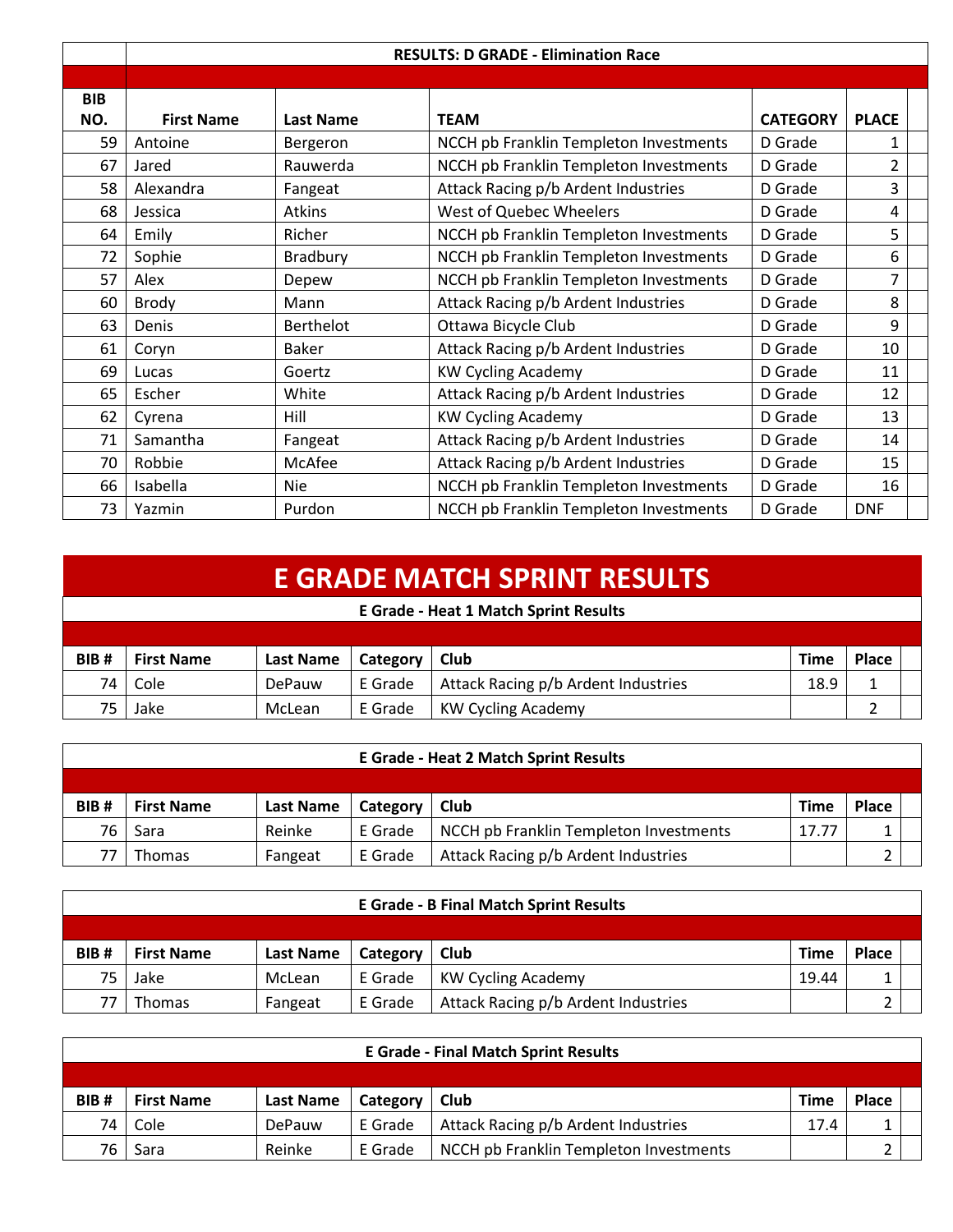|            |                   |                  |                                        | <b>RESULTS: B GRADE - POINTS RACE</b> |                |                |             |                     |                         |                         |  |
|------------|-------------------|------------------|----------------------------------------|---------------------------------------|----------------|----------------|-------------|---------------------|-------------------------|-------------------------|--|
|            |                   |                  |                                        |                                       | 5 KM / 20 Laps |                |             |                     |                         |                         |  |
| <b>BIB</b> |                   |                  |                                        |                                       | <b>SPRINT</b>  | <b>SPRINT</b>  |             |                     |                         |                         |  |
| NO.        | <b>FIRST NAME</b> | <b>LAST NAME</b> | <b>TEAM</b>                            | <b>CATEGORY</b>                       | $\mathbf{1}$   | 2              | $lap + / -$ | <b>POINTS</b>       | <b>FINISH</b>           | <b>PLACE</b>            |  |
|            |                   |                  | Milton Revolution                      |                                       |                |                |             |                     |                         |                         |  |
| 31         | Matthew           | Whitehouse       | Cycling Club                           | <b>B</b> Grade                        |                | 10             |             | 10                  | $\mathbf{1}$            | $\mathbf{1}$            |  |
|            |                   |                  | Midweek Cycling                        |                                       |                |                |             |                     |                         |                         |  |
| 23         | Cole              | Dempster         | Club                                   | <b>B</b> Grade                        | $\mathbf{1}$   | 6              |             | $\overline{7}$      | $\mathbf{2}$            | $\mathbf{2}$            |  |
| 30         | Mathis            | Hamel            | Vélo Mauricie                          | <b>B</b> Grade                        | 5              |                |             | 5                   |                         | 3                       |  |
|            |                   |                  | Hardwood Next                          |                                       |                |                |             |                     |                         |                         |  |
| 28         | Luke              | Valenti          | Wave Cycling Team                      | <b>B</b> Grade                        |                | 4              |             | $\overline{4}$      | 3                       | 4                       |  |
| 37         | Will              | Austen           | Attack Racing p/b<br>Ardent Industries | <b>B</b> Grade                        | 3              |                |             | 3                   |                         | 5                       |  |
|            |                   |                  | NCCH pb Franklin                       |                                       |                |                |             |                     |                         |                         |  |
|            |                   |                  | Templeton                              |                                       |                |                |             |                     |                         |                         |  |
| 32         | Natasha           | Badertscher      | Investments                            | <b>B</b> Grade                        |                | $\overline{2}$ |             | $\overline{2}$      | 4                       | 6                       |  |
| 25         | Emmannuel         | Cheff            | Ottawa Bicycle Club                    | <b>B</b> Grade                        | $\overline{2}$ |                |             | $\overline{2}$      |                         | $\overline{\mathbf{z}}$ |  |
|            |                   |                  | NCCH pb Franklin                       |                                       |                |                |             |                     |                         |                         |  |
|            |                   |                  | Templeton                              |                                       |                |                |             |                     |                         |                         |  |
| 38         | Yonatan           | Neyshtadt        | Investments                            | <b>B</b> Grade                        |                |                |             | 0                   | 5                       | 8                       |  |
|            |                   |                  | Attack Racing p/b                      |                                       |                |                |             |                     |                         |                         |  |
| 35         | Reilly            | Pargeter         | Ardent Industries                      | <b>B</b> Grade                        |                |                |             | $\pmb{0}$           | 6                       | 9                       |  |
|            |                   |                  | Attack Racing p/b                      |                                       |                |                |             |                     |                         |                         |  |
| 21         | Andrew            | Ellyatt          | Ardent Industries                      | <b>B</b> Grade                        |                |                |             | $\mathbf 0$         | $\overline{\mathbf{z}}$ | 10                      |  |
|            |                   |                  | NCCH pb Franklin                       |                                       |                |                |             |                     |                         |                         |  |
|            |                   |                  | Templeton                              |                                       |                |                |             |                     |                         |                         |  |
| 22         | Cohen             | Wood             | Investments                            | <b>B</b> Grade                        |                |                |             | 0                   | 8                       | 11                      |  |
|            |                   |                  | Milton Revolution                      |                                       |                |                |             |                     |                         |                         |  |
| 36         | Simon             | Hunter           | <b>Cycling Club</b>                    | <b>B</b> Grade                        |                |                |             | $\mathsf{O}\xspace$ | <b>DNF</b>              | <b>DNF</b>              |  |
| 18         | Aderyn            | Fraser           | Midweek Cycling<br>Club                | <b>B</b> Grade                        |                |                |             | $\mathsf{O}\xspace$ |                         |                         |  |
|            |                   |                  | Neworld Cycle                          |                                       |                |                |             |                     |                         |                         |  |
| 19         | Alejandra         | Elliott-Cordoba  | Team                                   | <b>B</b> Grade                        |                |                |             | 0                   |                         |                         |  |
|            |                   |                  | Neworld Cycle                          |                                       |                |                |             |                     |                         |                         |  |
| 20         | Andres            | Elliott-Cordoba  | Team                                   | <b>B</b> Grade                        |                |                |             | $\mathsf{O}\xspace$ |                         |                         |  |
|            |                   |                  | Attack Racing p/b                      |                                       |                |                |             |                     |                         |                         |  |
| 24         | Dylan             | Baker            | Ardent Industries                      | <b>B</b> Grade                        |                |                | $-10$       | $-10$               |                         |                         |  |
|            |                   |                  | Attack Racing p/b                      |                                       |                |                |             |                     |                         |                         |  |
| 26         | Graham            | <b>Starrs</b>    | Ardent Industries                      | <b>B</b> Grade                        |                |                |             | $\mathbf 0$         |                         |                         |  |
|            |                   |                  | NCCH pb Franklin                       |                                       |                |                |             |                     |                         |                         |  |
|            |                   |                  | Templeton                              |                                       |                |                |             |                     |                         |                         |  |
| 27         | Lucas             | Rauwerda         | Investments                            | <b>B</b> Grade                        |                |                |             | $\pmb{0}$           |                         |                         |  |
| 29         | Lewis             | Kopchak          | The Velo Shop                          | <b>B</b> Grade                        |                |                |             | 0                   |                         |                         |  |
|            |                   |                  | NCCH pb Franklin                       |                                       |                |                |             |                     |                         |                         |  |
|            |                   |                  | Templeton                              |                                       |                |                |             |                     |                         |                         |  |
| 33         | Nicole            | Bradbury         | Investments                            | <b>B</b> Grade                        |                |                |             | 0                   |                         |                         |  |
|            |                   |                  | NCCH pb Franklin<br>Templeton          |                                       |                |                |             |                     |                         |                         |  |
| 34         | Nikita            | Neyshtadt        | Investments                            | <b>B</b> Grade                        |                |                |             | 0                   |                         |                         |  |
|            |                   |                  | Midweek Cycling                        |                                       |                |                |             |                     |                         |                         |  |
| 56         | William           | Bibic            | Club                                   | <b>B</b> Grade                        |                |                |             | 0                   |                         |                         |  |
|            |                   |                  |                                        |                                       |                |                |             |                     |                         |                         |  |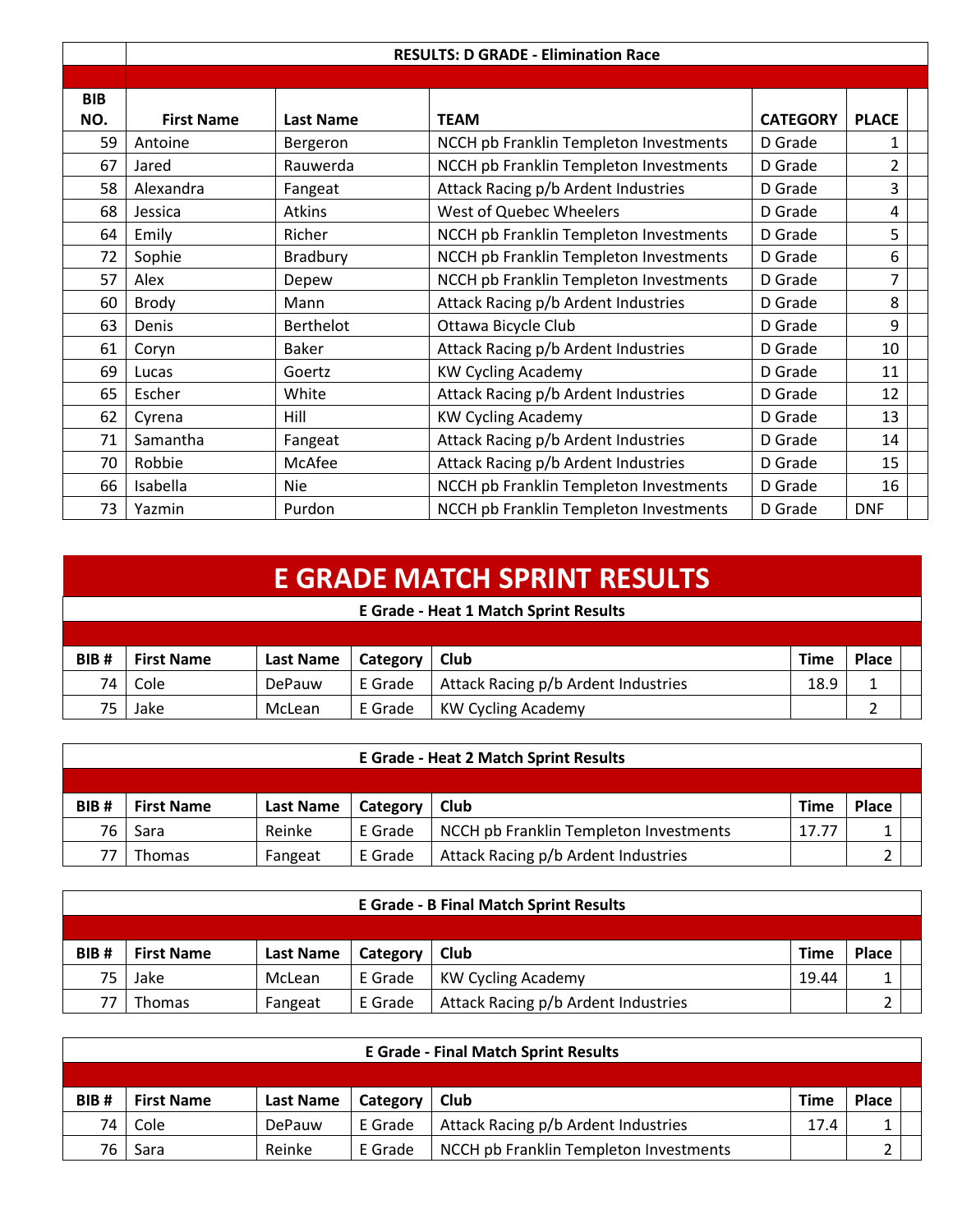|            |                   |                  |                         | <b>RESULTS: C GRADE - POINTS RACE</b> |                |                |           |                     |               |                         |  |
|------------|-------------------|------------------|-------------------------|---------------------------------------|----------------|----------------|-----------|---------------------|---------------|-------------------------|--|
|            |                   |                  |                         |                                       | 5 KM / 20 Laps |                |           |                     |               |                         |  |
| <b>BIB</b> |                   |                  |                         |                                       | <b>SPRINT</b>  | <b>SPRINT</b>  |           |                     |               |                         |  |
| NO.        | <b>FIRST NAME</b> | <b>LAST NAME</b> | <b>TEAM</b>             | <b>CATEGORY</b>                       | 1              | $\mathbf{2}$   | $lap +/-$ | <b>POINTS</b>       | <b>FINISH</b> | <b>PLACE</b>            |  |
| 51         | Luca              | Buhlmann         | Independent             | C Grade                               | 5              | 10             |           | 15                  | $\mathbf{1}$  | $\mathbf{1}$            |  |
|            |                   |                  | <b>KW Cycling</b>       |                                       |                |                |           |                     |               |                         |  |
| 47         | Emily             | Dodge            | Academy                 | C Grade                               | $\overline{2}$ | 6              |           | 8                   | 2             | $\mathbf{2}$            |  |
|            |                   |                  | <b>NCCH pb Franklin</b> |                                       |                |                |           |                     |               |                         |  |
|            |                   |                  | Templeton               |                                       |                |                |           |                     |               |                         |  |
| 53         | Nathan            | Martin           | Investments             | C Grade                               | $\mathbf{1}$   | 4              |           | 5                   | 3             | 3                       |  |
|            |                   |                  | NCCH pb Franklin        |                                       |                |                |           |                     |               |                         |  |
|            |                   |                  | Templeton               |                                       |                |                |           |                     |               |                         |  |
| 45         | Conan             | Shing            | Investments             | C Grade                               | 3              |                |           | 3                   | 5             | 4                       |  |
|            |                   |                  | Midweek Cycling         |                                       |                |                |           |                     |               |                         |  |
| 52         | Mackenzie         | Watson           | Club                    | C Grade                               |                | $\overline{2}$ |           | $\overline{2}$      | 4             | 5                       |  |
|            |                   |                  | Midweek Cycling         |                                       |                |                |           |                     |               |                         |  |
| 49         | Jessica           | Kaake            | Club                    | C Grade                               |                |                |           | 0                   | 7             | 6                       |  |
| 54         | Simon             | Zouev            | Win Cycling Centre      | C Grade                               |                |                |           | $\mathbf 0$         | 8             | $\overline{\mathbf{z}}$ |  |
|            |                   |                  | NCCH pb Franklin        |                                       |                |                |           |                     |               |                         |  |
|            |                   |                  | Templeton               |                                       |                |                |           |                     |               |                         |  |
| 48         | Isabella          | Stavropoulos     | Investments             | C Grade                               |                |                |           | $\mathsf{O}\xspace$ | 9             | 8                       |  |
|            |                   |                  | Attack Racing p/b       |                                       |                |                |           |                     |               |                         |  |
| 42         | Benen             | MacEwen          | Ardent Industries       | C Grade                               |                |                |           | $\mathbf 0$         | 11            | 9                       |  |
|            |                   |                  | Attack Racing p/b       |                                       |                |                |           |                     |               |                         |  |
| 50         | Joshua            | Cooper           | Ardent Industries       | C Grade                               |                |                |           | 0                   | 12            | 10                      |  |
|            |                   |                  | Les cuisses or de       |                                       |                |                |           |                     |               |                         |  |
| 40         | Ariane            | Arsenault        | l'Outatouais            | C Grade                               |                |                |           | $\mathsf{O}\xspace$ | 13            | 11                      |  |
|            |                   |                  | Midweek Cycling         |                                       |                |                |           |                     |               |                         |  |
| 44         | Charlotte         | Nelson           | Club                    | C Grade                               |                |                |           | 0                   | 14            | 12                      |  |
|            |                   |                  | Milton Revolution       |                                       |                |                |           |                     |               |                         |  |
| 43         | Caitlin           | Serafino         | <b>Cycling Club</b>     | C Grade                               |                |                |           | 0                   |               | 13                      |  |
|            |                   |                  | <b>KW Cycling</b>       |                                       |                |                |           |                     |               |                         |  |
| 46         | Connor            | Hogan            | Academy                 | C Grade                               |                |                |           | $\pmb{0}$           |               | ${\bf 14}$              |  |
|            |                   |                  | Attack Racing p/b       |                                       |                |                |           |                     |               |                         |  |
| 39         | Alex              | DePauw           | Ardent Industries       | C Grade                               |                |                | $-10$     | $-10$               | 6             | 15                      |  |
|            |                   |                  | Attack Racing p/b       |                                       |                |                |           |                     |               |                         |  |
| 41         | Ayden             | Ireland          | Ardent Industries       | C Grade                               |                |                | $-10$     | $-10$               | 10            | 16                      |  |
|            |                   |                  | NCCH pb Franklin        |                                       |                |                |           |                     |               |                         |  |
|            |                   | Fiore -          | Templeton               |                                       |                |                |           |                     |               |                         |  |
| 55         | Stefano           | Seganfreddo      | Investments             | C Grade                               |                |                |           | 0                   | <b>DNS</b>    | <b>DNS</b>              |  |

|                   |                             |                            |                                        |                 | <b>RESULTS: D GRADE - POINT-A-LAP</b> |                     |                |  |
|-------------------|-----------------------------|----------------------------|----------------------------------------|-----------------|---------------------------------------|---------------------|----------------|--|
|                   |                             |                            |                                        | 4 km/ 16 laps   |                                       |                     |                |  |
| <b>Bib</b><br>No. | <b>FIRST</b><br><b>NAME</b> | <b>LAST</b><br><b>NAME</b> | <b>TEAM</b>                            | <b>CATEGORY</b> | <b>TOTAL POINTS</b>                   | <b>FINISH ORDER</b> | <b>PLACE</b>   |  |
| 67                | Jared                       | Rauwerda                   | NCCH pb Franklin Templeton Investments | D Grade         | 6                                     | 5                   | $\mathbf{1}$   |  |
| 69                | Lucas                       | Goertz                     | <b>KW Cycling Academy</b>              | D Grade         | 3                                     | 6                   | $\overline{2}$ |  |
| 57                | Alex                        | Depew                      | NCCH pb Franklin Templeton Investments | D Grade         | 2                                     | $\overline{2}$      | 3              |  |
| 64                | Emily                       | Richer                     | NCCH pb Franklin Templeton Investments | D Grade         | $\overline{2}$                        | 9                   | 4              |  |
| 59                | Antoine                     | Bergeron                   | NCCH pb Franklin Templeton Investments | D Grade         | 1                                     | 1                   | 5              |  |
| 58                | Alexandra                   | Fangeat                    | Attack Racing p/b Ardent Industries    | D Grade         | 1                                     | 3                   | 6              |  |
| 60                | Brody                       | Mann                       | Attack Racing p/b Ardent Industries    | D Grade         |                                       | 4                   | $\overline{7}$ |  |
| 62                | Cyrena                      | Hill                       | <b>KW Cycling Academy</b>              | D Grade         |                                       | $\overline{7}$      | 8              |  |
| 63                | Denis                       | Berthelot                  | Ottawa Bicycle Club                    | D Grade         |                                       | 8                   | 9              |  |
| 61                | Coryn                       | Baker                      | Attack Racing p/b Ardent Industries    | D Grade         | $-9$                                  |                     |                |  |
| 65                | Escher                      | White                      | Attack Racing p/b Ardent Industries    | D Grade         |                                       |                     |                |  |
| 66                | Isabella                    | Nie                        | NCCH pb Franklin Templeton Investments | D Grade         |                                       |                     |                |  |
| 68                | Jessica                     | <b>Atkins</b>              | West of Quebec Wheelers                | D Grade         |                                       |                     |                |  |
| 70                | Robbie                      | McAfee                     | Attack Racing p/b Ardent Industries    | D Grade         |                                       |                     |                |  |
| 71                | Samantha                    | Fangeat                    | Attack Racing p/b Ardent Industries    | D Grade         |                                       |                     |                |  |
| 72                | Sophie                      | Bradbury                   | NCCH pb Franklin Templeton Investments | D Grade         |                                       |                     |                |  |
| 73                | Yazmin                      | Purdon                     | NCCH pb Franklin Templeton Investments | D Grade         |                                       |                     |                |  |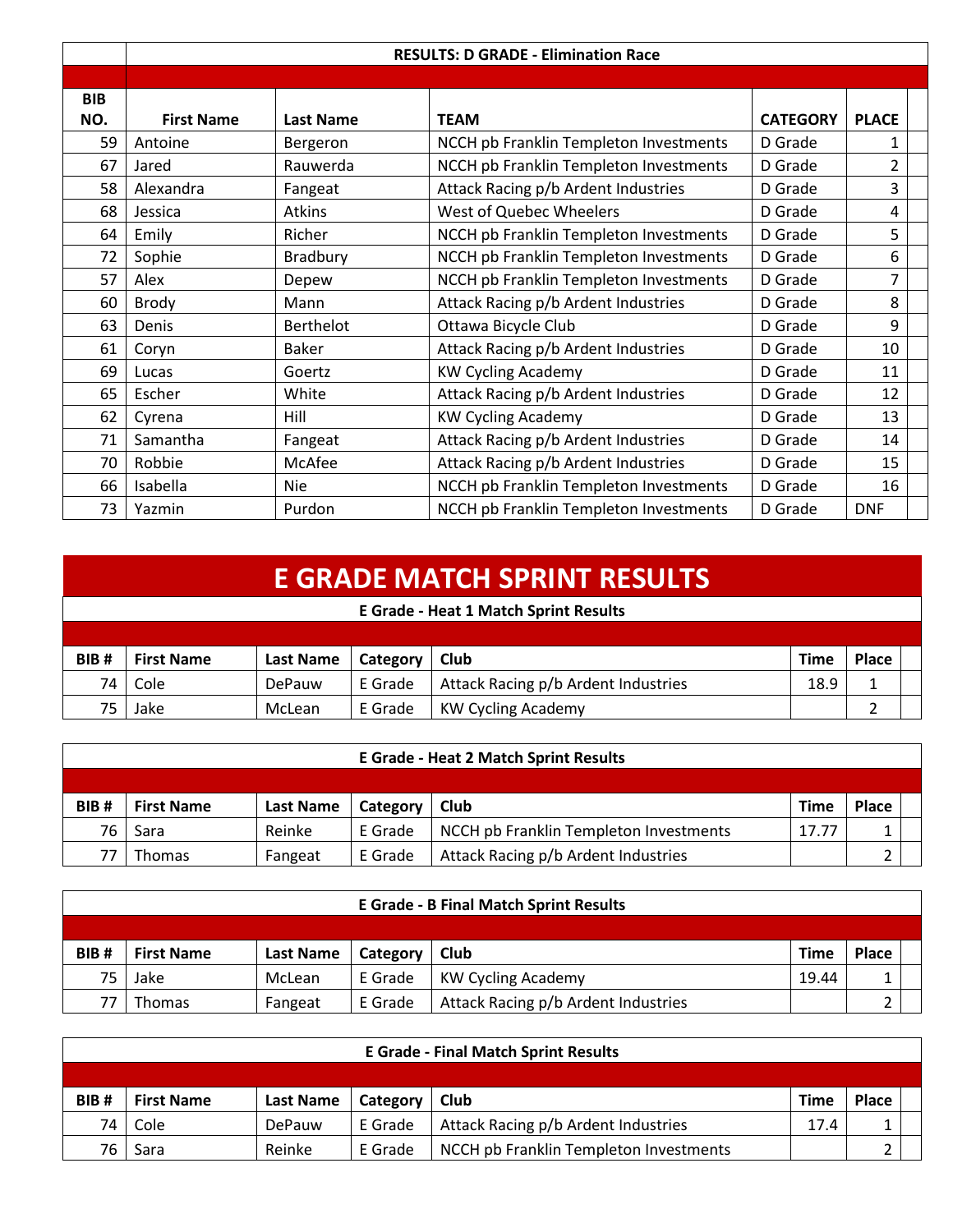# **TEMPO RACE RESULTS**

|                   |                             |                            | <b>RESULTS: A GRADE - Tempo Race</b>   |                 |                               |                               |                               |              |
|-------------------|-----------------------------|----------------------------|----------------------------------------|-----------------|-------------------------------|-------------------------------|-------------------------------|--------------|
|                   |                             |                            | 7.5 km / 30 Laps                       |                 |                               |                               |                               |              |
| <b>Bib</b><br>No. | <b>FIRST</b><br><b>NAME</b> | <b>LAST</b><br><b>NAME</b> | <b>TEAM</b>                            | <b>CATEGORY</b> | <b>POINTS</b><br><b>COUNT</b> | <b>TOTAL</b><br><b>POINTS</b> | <b>FINISH</b><br><b>ORDER</b> | <b>PLACE</b> |
| 10                | Levi                        | Ogryzlo                    | Cyclepath Oakville Race Team           | A Grade         | 1, 1, 1, 1, 1, 1, 1,          | $\overline{7}$                | 11                            | 1            |
| 12                | Michael                     | Leonard                    | Racer Sportif / Mattamy Homes          | A Grade         | 1, 1, 1, 1, 1                 | 5                             | 1                             | 2            |
| $\overline{2}$    | Carson                      | Mattern                    | NCCH pb Franklin Templeton Investments | A Grade         | 1, 1, 1, 1, 1,                | 5                             | 4                             | 3            |
| 17                | Wesley                      | Hill                       | <b>KW Cycling Academy</b>              | A Grade         | 1,1,1,                        | 3                             | 16                            | 4            |
| 9                 | Jack                        | Sirman                     | NCCH Elite pb MGCC                     | A Grade         | 1, 1, 1,                      | 3                             | 17                            | 5            |
| 11                | Liam                        | Langford                   | <b>KW Cycling Academy</b>              | A Grade         | 1,                            | 1                             | 10                            | 6            |
| $\overline{7}$    | Gregory                     | Cuff                       | NCCH pb Franklin Templeton Investments | A Grade         | 1,                            | 1                             | 12                            | 7            |
| 5                 | Evan                        | Szemeczko                  | Milton Revolution Cycling Club         | A Grade         |                               |                               | 2                             | 8            |
| 1                 | Calum                       | Sutherland                 | Attack Racing p/b Ardent Industries    | A Grade         |                               |                               | 3                             | 9            |
| 14                | Orian                       | Falk-Dotan                 | Attack Racing p/b Ardent Industries    | A Grade         |                               |                               | 5                             | 10           |
| 6                 | Finlay                      | MacEwen                    | Attack Racing p/b Ardent Industries    | A Grade         |                               |                               | $\overline{7}$                | 11           |
| 3                 | Charles                     | Bergeron                   | NCCH pb Franklin Templeton Investments | A Grade         |                               |                               | 8                             | 12           |
| 4                 | Ethan                       | Belanger                   | NCCH pb Franklin Templeton Investments | A Grade         |                               |                               | 9                             | 13           |
| 13                | <b>Nicholas</b>             | Menegon                    | NCCH pb Franklin Templeton Investments | A Grade         |                               |                               | 13                            | 14           |
| 8                 | lan                         | Reinke                     | NCCH pb Franklin Templeton Investments | A Grade         |                               |                               | 14                            | 15           |
| 15                | Owen                        | Gill                       | Madonna Wheelers Cycling Club          | A Grade         |                               |                               | <b>DNF</b>                    | <b>DNF</b>   |
| 16                | Rich                        | Elliott                    | NCCH Elite pb MGCC                     | A Grade         |                               |                               | <b>DNS</b>                    | <b>DNS</b>   |

#### **RESULTS: A GRADE - Tempo Race**

|                   | <b>RESULTS: B GRADE - Tempo Race</b> |                  |                                        |                 |                               |                               |                               |                |  |  |  |
|-------------------|--------------------------------------|------------------|----------------------------------------|-----------------|-------------------------------|-------------------------------|-------------------------------|----------------|--|--|--|
|                   |                                      |                  | 5 km / 20 Laps                         |                 |                               |                               |                               |                |  |  |  |
| <b>Bib</b><br>No. | <b>FIRST</b><br><b>NAME</b>          | <b>LAST NAME</b> | <b>TEAM</b>                            | <b>CATEGORY</b> | <b>POINTS</b><br><b>COUNT</b> | <b>TOTAL</b><br><b>POINTS</b> | <b>FINISH</b><br><b>ORDER</b> | <b>PLACE</b>   |  |  |  |
| 28                | Luke                                 | Valenti          | Hardwood Next Wave Cycling Team        | <b>B</b> Grade  | 1, 1, 1, 1                    | 4                             | 12                            | 1              |  |  |  |
| 34                | Nikita                               | Neyshtadt        | NCCH pb Franklin Templeton Investments | <b>B</b> Grade  | 1, 1, 1, 1,                   | 4                             | 14                            | $\overline{2}$ |  |  |  |
| 33                | Nicole                               | Bradbury         | NCCH pb Franklin Templeton Investments | <b>B</b> Grade  | 1,1,                          | $\overline{2}$                | 3                             | 3              |  |  |  |
| 35                | Reilly                               | Pargeter         | Attack Racing p/b Ardent Industries    | <b>B</b> Grade  | $\mathbf{1}$                  | 1                             | $\mathbf{1}$                  | 4              |  |  |  |
| 23                | Cole                                 | Dempster         | Midweek Cycling Club                   | <b>B</b> Grade  | 1,                            | 1                             | 17                            | 5              |  |  |  |
| 24                | Dylan                                | Baker            | Attack Racing p/b Ardent Industries    | <b>B</b> Grade  |                               | $-10$                         | 15                            |                |  |  |  |
| 29                | Lewis                                | Kopchak          | The Velo Shop                          | <b>B</b> Grade  |                               | $-10$                         | 16                            |                |  |  |  |
| 25                | Emmannuel                            | Cheff            | Ottawa Bicycle Club                    | <b>B</b> Grade  | 1, 1, 1,                      | $-27$                         | 5.                            |                |  |  |  |
| 18                | Aderyn                               | Fraser           | Midweek Cycling Club                   | <b>B</b> Grade  |                               |                               | 14                            |                |  |  |  |
| 20                | Andres                               | Elliott-Cordoba  | Neworld Cycle Team                     | <b>B</b> Grade  |                               |                               | 2                             |                |  |  |  |
| 21                | Andrew                               | Ellyatt          | Attack Racing p/b Ardent Industries    | <b>B</b> Grade  |                               |                               | 8                             |                |  |  |  |
| 22                | Cohen                                | Wood             | NCCH pb Franklin Templeton Investments | <b>B</b> Grade  |                               |                               | 18                            |                |  |  |  |
| 26                | Graham                               | <b>Starrs</b>    | Attack Racing p/b Ardent Industries    | <b>B</b> Grade  |                               |                               | 9                             |                |  |  |  |
| 27                | Lucas                                | Rauwerda         | NCCH pb Franklin Templeton Investments | <b>B</b> Grade  |                               |                               | $\overline{7}$                |                |  |  |  |
| 30                | Mathis                               | Hamel            | Vélo Mauricie                          | <b>B</b> Grade  |                               |                               | 15                            |                |  |  |  |
| 31                | Matthew                              | Whitehouse       | Milton Revolution Cycling Club         | <b>B</b> Grade  |                               |                               | 6                             |                |  |  |  |
| 32                | Natasha                              | Badertscher      | NCCH pb Franklin Templeton Investments | <b>B</b> Grade  |                               |                               | 4                             |                |  |  |  |
| 36                | Simon                                | Hunter           | Milton Revolution Cycling Club         | <b>B</b> Grade  |                               |                               | 19                            |                |  |  |  |
| 37                | Will                                 | Austen           | Attack Racing p/b Ardent Industries    | <b>B</b> Grade  |                               |                               | 13                            |                |  |  |  |
| 38                | Yonatan                              | Neyshtadt        | NCCH pb Franklin Templeton Investments | <b>B</b> Grade  |                               |                               | 11                            |                |  |  |  |
| 56                | William                              | <b>Bibic</b>     | Midweek Cycling Club                   | <b>B</b> Grade  |                               |                               | 10                            |                |  |  |  |
| 19                | Alejandra                            | Elliott-Cordoba  | Neworld Cycle Team                     | <b>B</b> Grade  |                               |                               | <b>DNF</b>                    | <b>DNF</b>     |  |  |  |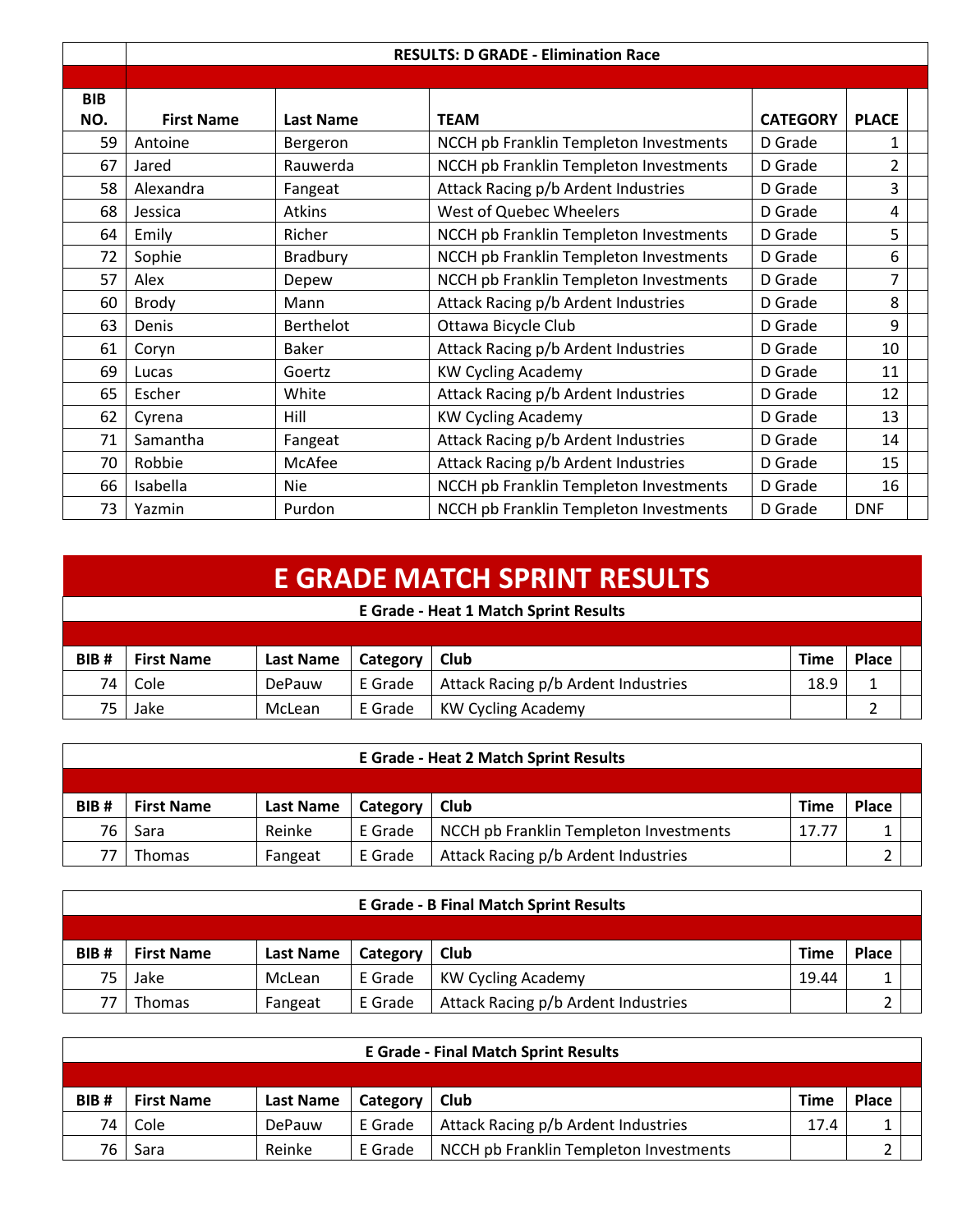|            | <b>RESULTS: C GRADE - Tempo Race</b> |                     |                                        |                 |                               |                     |                |  |  |  |  |
|------------|--------------------------------------|---------------------|----------------------------------------|-----------------|-------------------------------|---------------------|----------------|--|--|--|--|
|            |                                      |                     | 5 km / 20 Laps                         |                 |                               |                     |                |  |  |  |  |
| Bib<br>No. | <b>FIRST</b><br><b>NAME</b>          | <b>LAST NAME</b>    | <b>TEAM</b>                            | <b>CATEGORY</b> | <b>TOTAL</b><br><b>POINTS</b> | <b>FINISH ORDER</b> | <b>PLACE</b>   |  |  |  |  |
| 54         | Simon                                | Zouev               | Win Cycling Centre                     | C Grade         |                               | 1                   | 5              |  |  |  |  |
| 50         | Joshua                               | Cooper              | Attack Racing p/b Ardent Industries    | C Grade         |                               | 2                   | 7              |  |  |  |  |
| 51         | Luca                                 | <b>Buhlmann</b>     | Independent                            | C Grade         | 6                             | 3                   | 1              |  |  |  |  |
| 52         | Mackenzie                            | Watson              | Midweek Cycling Club                   | C Grade         | 2                             | 4                   | 3              |  |  |  |  |
| 47         | Emily                                | Dodge               | <b>KW Cycling Academy</b>              | C Grade         | 1                             | 5                   | 4              |  |  |  |  |
| 45         | Conan                                | Shing               | NCCH pb Franklin Templeton Investments | C Grade         | $\overline{2}$                | 6                   | 4              |  |  |  |  |
| 44         | Charlotte                            | Nelson              | Midweek Cycling Club                   | C Grade         |                               | 7                   | 8              |  |  |  |  |
| 53         | Nathan                               | Martin              | NCCH pb Franklin Templeton Investments | C Grade         | 3                             | 8                   | $\overline{2}$ |  |  |  |  |
| 41         | Ayden                                | Ireland             | Attack Racing p/b Ardent Industries    | C Grade         |                               | 9                   | 9              |  |  |  |  |
| 48         | Isabella                             | Stavropoulos        | NCCH pb Franklin Templeton Investments | C Grade         |                               | 10                  | 10             |  |  |  |  |
| 42         | Benen                                | MacEwen             | Attack Racing p/b Ardent Industries    | C Grade         |                               | 11                  | 11             |  |  |  |  |
| 39         | Alex                                 | DePauw              | Attack Racing p/b Ardent Industries    | C Grade         |                               | 12                  | 12             |  |  |  |  |
| 40         | Ariane                               | Arsenault           | Les cuisses or de l'Outatouais         | C Grade         |                               | 13                  | 13             |  |  |  |  |
| 49         | Jessica                              | Kaake               | Midweek Cycling Club                   | C Grade         |                               | 14                  | 14             |  |  |  |  |
| 43         | Caitlin                              | Serafino            | Milton Revolution Cycling Club         | C Grade         |                               | 15                  | 15             |  |  |  |  |
| 46         | Connor                               | Hogan               | <b>KW Cycling Academy</b>              | C Grade         |                               | 16                  | 16             |  |  |  |  |
| 55         | Stefano                              | Fiore - Seganfreddo | NCCH pb Franklin Templeton Investments | C Grade         |                               |                     | <b>DNS</b>     |  |  |  |  |

|                   | RESULTS: D GRADE - Tempo Race |                            |                                        |                 |                               |                     |                |  |  |  |  |
|-------------------|-------------------------------|----------------------------|----------------------------------------|-----------------|-------------------------------|---------------------|----------------|--|--|--|--|
|                   |                               |                            | 3 km /12 Laps                          |                 |                               |                     |                |  |  |  |  |
| <b>Bib</b><br>No. | <b>FIRST</b><br><b>NAME</b>   | <b>LAST</b><br><b>NAME</b> | <b>TEAM</b>                            | <b>CATEGORY</b> | <b>TOTAL</b><br><b>POINTS</b> | <b>FINISH ORDER</b> | <b>PLACE</b>   |  |  |  |  |
| 59                | Antoine                       | Bergeron                   | NCCH pb Franklin Templeton Investments | D Grade         | 3                             | 2                   | $\mathbf{1}$   |  |  |  |  |
| 68                | Jessica                       | <b>Atkins</b>              | West of Quebec Wheelers                | D Grade         | 3                             | 12                  | $\overline{2}$ |  |  |  |  |
| 58                | Alexandra                     | Fangeat                    | Attack Racing p/b Ardent Industries    | D Grade         | 1                             | 3                   | 3              |  |  |  |  |
| 69                | Lucas                         | Goertz                     | <b>KW Cycling Academy</b>              | D Grade         | 1                             | 6                   | 4              |  |  |  |  |
| 57                | Alex                          | Depew                      | NCCH pb Franklin Templeton Investments | D Grade         | 1                             | 11                  | 5              |  |  |  |  |
| 60                | Brody                         | Mann                       | Attack Racing p/b Ardent Industries    | D Grade         |                               | 4                   |                |  |  |  |  |
| 61                | Coryn                         | Baker                      | Attack Racing p/b Ardent Industries    | D Grade         |                               | 13                  |                |  |  |  |  |
| 62                | Cyrena                        | Hill                       | <b>KW Cycling Academy</b>              | D Grade         |                               | 9                   |                |  |  |  |  |
| 63                | Denis                         | <b>Berthelot</b>           | Ottawa Bicycle Club                    | D Grade         |                               | 8                   |                |  |  |  |  |
| 64                | Emily                         | Richer                     | NCCH pb Franklin Templeton Investments | D Grade         |                               | 16                  |                |  |  |  |  |
| 65                | Escher                        | White                      | Attack Racing p/b Ardent Industries    | D Grade         |                               | 7                   |                |  |  |  |  |
| 66                | Isabella                      | <b>Nie</b>                 | NCCH pb Franklin Templeton Investments | D Grade         |                               | 10                  |                |  |  |  |  |
| 67                | Jared                         | Rauwerda                   | NCCH pb Franklin Templeton Investments | D Grade         |                               | 1                   |                |  |  |  |  |
| 70                | Robbie                        | McAfee                     | Attack Racing p/b Ardent Industries    | D Grade         |                               | 17                  |                |  |  |  |  |
| 71                | Samantha                      | Fangeat                    | Attack Racing p/b Ardent Industries    | D Grade         |                               | 15                  |                |  |  |  |  |
| 72                | Sophie                        | <b>Bradbury</b>            | NCCH pb Franklin Templeton Investments | D Grade         |                               | 14                  |                |  |  |  |  |
| 73                | Yazmin                        | Purdon                     | NCCH pb Franklin Templeton Investments | D Grade         |                               | 5                   |                |  |  |  |  |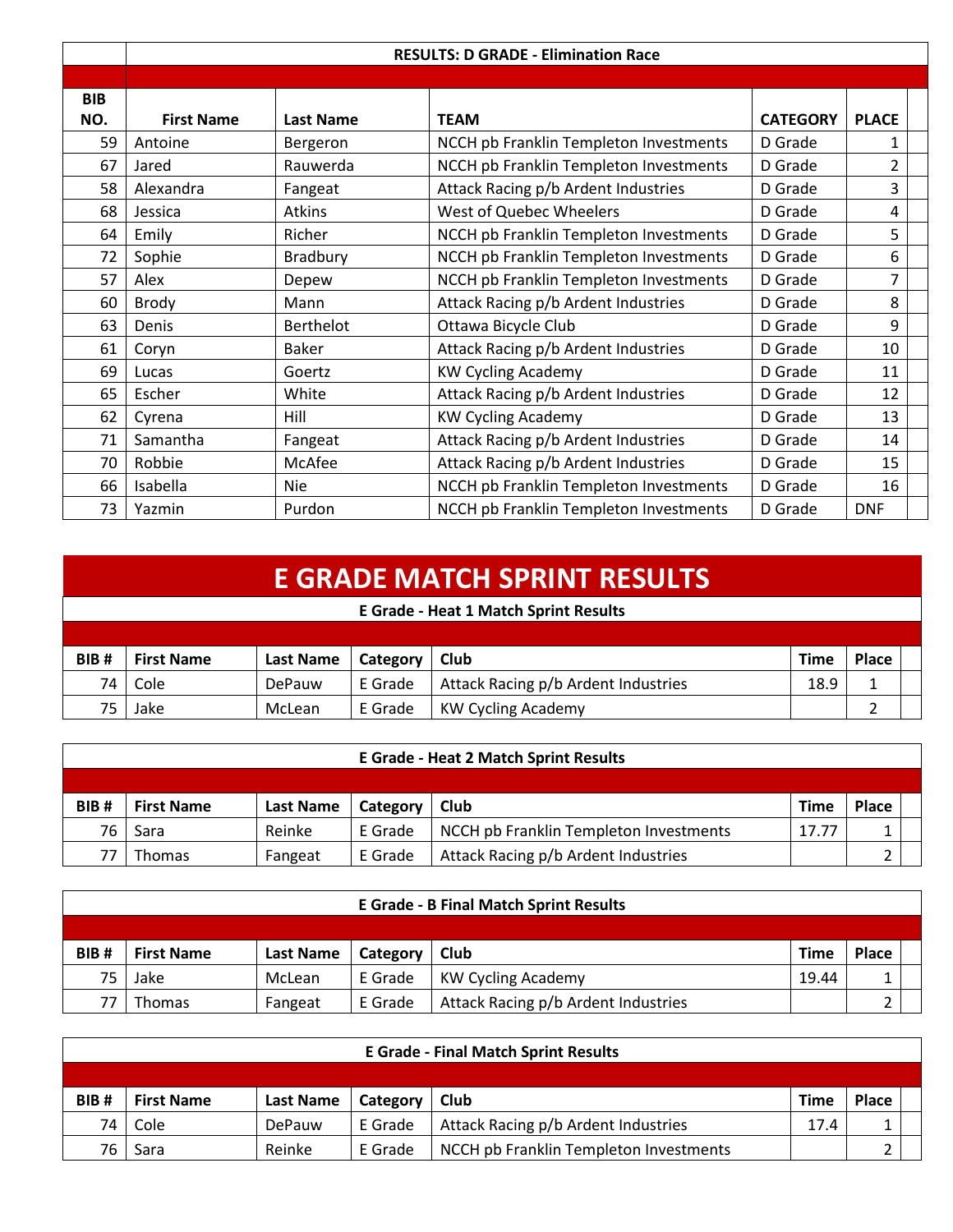#### **E GRADE KILO RESULTS**

|            |              |               | <b>RESULTS: E GRADE - STANDING KILO</b> |                 |         |              |
|------------|--------------|---------------|-----------------------------------------|-----------------|---------|--------------|
|            |              |               | <b>1 KM / 4 LAPS</b>                    |                 |         |              |
| <b>Bib</b> | <b>FIRST</b> | <b>LAST</b>   |                                         |                 |         |              |
| No.        | <b>NAME</b>  | <b>NAME</b>   | <b>TEAM</b>                             | <b>CATEGORY</b> | time    | <b>PLACE</b> |
| 74         | Cole         | <b>DePauw</b> | Attack Racing p/b Ardent Industries     | E Grade         | 1:40:27 |              |
| 76         | Sara         | Reinke        | NCCH pb Franklin Templeton Investments  | E Grade         | 1:41:14 | 2            |
| 77         | Thomas       | Fangeat       | Attack Racing p/b Ardent Industries     | E Grade         | 1:48:17 |              |
| 75         | Jake         | McLean        | <b>KW Cycling Academy</b>               | E Grade         | 1:51:62 | 4            |

## **PARA KILO RESULTS**

| BIB# | <b>First Name</b> | <b>Last Name</b> | Sex    | Category           | Team                 | <b>Time</b> | Place |
|------|-------------------|------------------|--------|--------------------|----------------------|-------------|-------|
| 79   | Megan             | Miller           | Female | Para-Athlete Women | School for the Blind | 1:21:37     |       |
| 80   | Tessa             | Rankin           | Female | Para-Athlete Women | School for the Blind | 1:23:13     |       |
| 78 - | Ashlyn            | Eddy             | Female | Para-Athlete Women | Midweek Cycling Club | 1:28:21     |       |

| BIB# | <b>First Name</b> | Last Name      | Sex  | Category         | Team                 | Time    | Place |
|------|-------------------|----------------|------|------------------|----------------------|---------|-------|
| 83   | Matthieu          | Croteau-Daigle | Male | Para-Athlete Men | Martin Swiss Cycles  | 1:07:83 |       |
| 82   | Fatlum            | Elshani        | Male | Para-Athlete Men | School for the Blind | 1:18:99 |       |

## **PARA MATCH SPRINT RESULTS**

| <b>Flying 200m/Match Sprint Qualifiers</b> |              |                  |            |                    |                      |             |       |  |  |  |
|--------------------------------------------|--------------|------------------|------------|--------------------|----------------------|-------------|-------|--|--|--|
|                                            |              |                  |            |                    |                      |             |       |  |  |  |
|                                            | <b>First</b> |                  |            |                    |                      |             |       |  |  |  |
| BIB#                                       | <b>Name</b>  | <b>Last Name</b> | <b>Sex</b> | Category           | Club                 | <b>Time</b> | Place |  |  |  |
| 79                                         | Megan        | Miller           | Female     | Para-Athlete Women | School for the Blind | 13:28       |       |  |  |  |
| 80                                         | Tessa        | Rankin           | Female     | Para-Athlete Women | School for the Blind | 14:03       |       |  |  |  |
| 78                                         | Ashlyn       | Eddy             | Female     | Para-Athlete Women | Midweek Cycling Club | 14:44       | 3     |  |  |  |

|      | <b>First</b> |                |            |                  |                            |       |       |
|------|--------------|----------------|------------|------------------|----------------------------|-------|-------|
| BIB# | <b>Name</b>  | Last Name      | <b>Sex</b> | Category         | Club                       | Time  | Place |
| 83   | Matthieu     | Croteau-Daigle | Male       | Para-Athlete Men | <b>Martin Swiss Cycles</b> | 11:41 |       |
| 82   | Fatlum       | Elshani        | Male       | Para-Athlete Men | School for the Blind       | 12:98 |       |